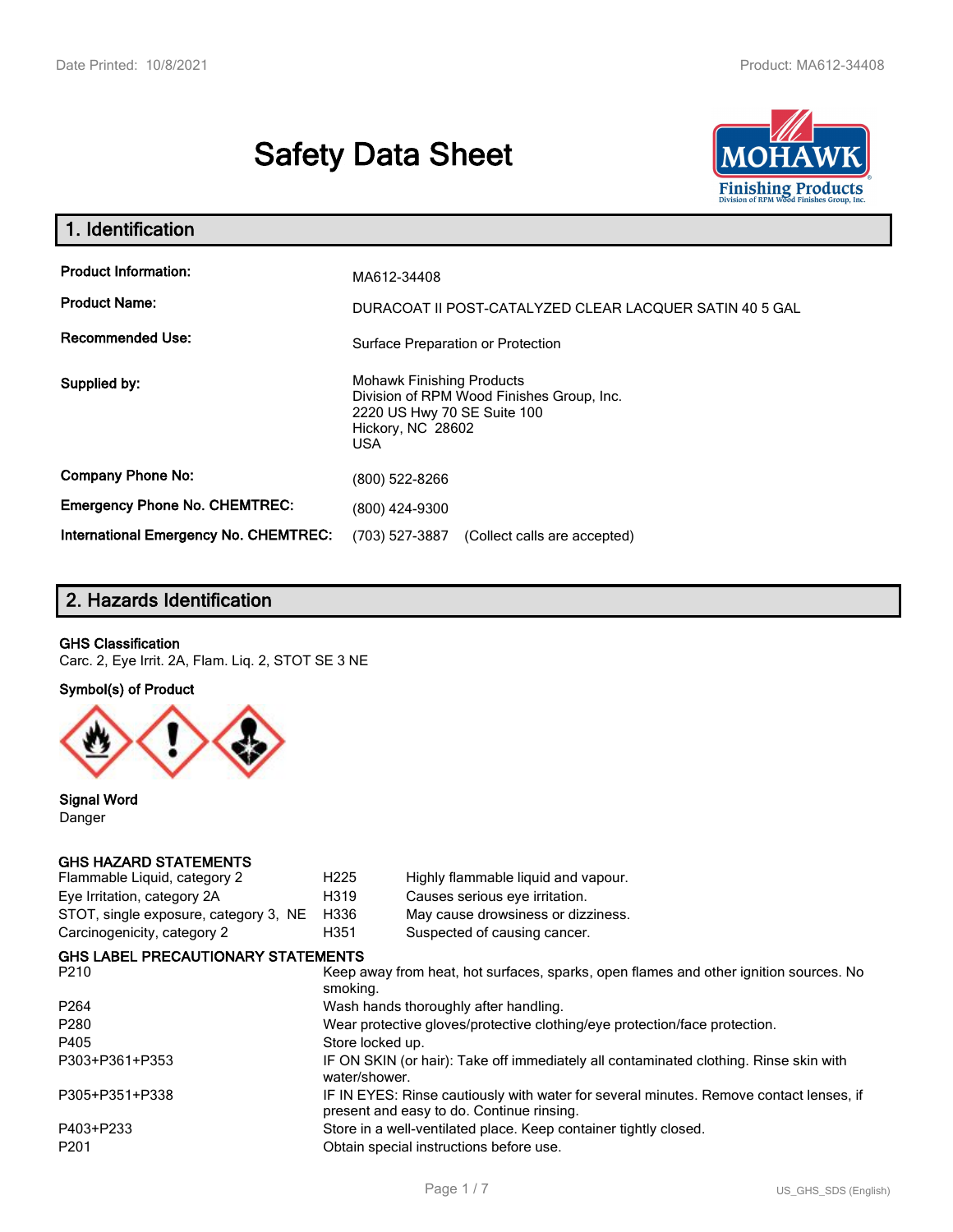| P312                                    | Call a POISON CENTER or doctor/physician if you feel unwell.               |
|-----------------------------------------|----------------------------------------------------------------------------|
| P304+P340                               | IF INHALED: Remove person to fresh air and keep comfortable for breathing. |
| P308+P313                               | IF exposed or concerned: Get medical advice/attention.                     |
| P337+P313                               | If eye irritation persists: Get medical advice/attention.                  |
| P403+P235                               | Store in a well-ventilated place. Keep cool.                               |
| <b>GHS SDS PRECAUTIONARY STATEMENTS</b> |                                                                            |
| P240                                    | Ground/bond container and receiving equipment.                             |
| P <sub>241</sub>                        | Use explosion-proof electrical/ventilating/lighting/equipment.             |
|                                         |                                                                            |

*P242 Use only non-sparking tools.*

*P243 Take precautionary measures against static discharge.*

# **3. Composition/Information on ingredients**

| <b>Chemical Name</b>               | CAS-No.   | Wt. %       | <b>GHS Symbols</b> | <b>GHS Statements</b>         |
|------------------------------------|-----------|-------------|--------------------|-------------------------------|
| acetone                            | 67-64-1   | 40-55       | GHS02-GHS07        | H225-302-319-332-336          |
| p-chlorobenzotrifluoride           | 98-56-6   | $10 - 25$   | GHS08              | H351                          |
| cellulose nitrate, cellulose ester | 9004-70-0 | $2.5 - 10$  | GHS01              | H <sub>201</sub>              |
| isopropanol                        | 67-63-0   | $2.5 - 10$  | GHS02-GHS07        | H <sub>225</sub> -302-319-336 |
| butyl cellosolve                   | 111-76-2  | $1.0 - 2.5$ | GHS06-GHS07        | H302-315-319-330              |
| butanol                            | 71-36-3   | $1.0 - 2.5$ | GHS02-GHS05-       | H226-302-315-318-332-335-336  |
|                                    |           |             | GHS07              |                               |
| n-butyl acetate                    | 123-86-4  | $0.1 - 1.0$ | GHS02-GHS07        | H226-336                      |

*The exact percentage (concentration) of ingredients is being withheld as a trade secret.*

*The text for GHS Hazard Statements shown above (if any) is given in the "Other information" Section.*

# **4. First-aid Measures**



*FIRST AID - EYE CONTACT: IF IN EYES: Rinse cautiously with water for several minutes. Remove contact lenses, if present and easy to do. Continue rinsing. If eye irritation persists: Get medical advice/attention.*

*FIRST AID - SKIN CONTACT: IF ON SKIN (or hair): Take off immediately all contaminated clothing. Rinse skin with water/shower.*

*FIRST AID - INGESTION: IF SWALLOWED: rinse mouth. Do NOT induce vomiting. IF exposed or if you feel unwell: Call a POISON CENTER or doctor/physician.*

*FIRST AID - INHALATION: IF INHALED: Remove person to fresh air and keep comfortable for breathing.*

# **5. Fire-fighting Measures**

**SPECIAL FIREFIGHTING PROCEDURES:** *Evacuate all persons from the fire area to a safe location. Move non-burning material, as*  feasible, to a safe location as soon as possible. Fire fighters should be protected from potential explosion hazards while extinguishing the fire. Wear self-contained breathing apparatus (SCBA) and full fire-fighting protective clothing. Thoroughly decontaminate all *protective equipment after use. Containers of this material may build up pressure if exposed to heat (fire). Use water spray to cool fire-exposed containers. Use water spray to disperse vapors if a spill or leak has not ignited. DO NOT extinguish a fire resulting from the flow of flammable liquid until the flow of the liquid is effectively shut off. This precaution will help prevent the accumulation of an explosive vapor-air mixture after the initial fire is extinguished.*

**FIREFIGHTING EQUIPMENT:** *This is a NFPA/OSHA Class 1B or less flammable liquid. Follow NFPA30, Chapter 16 for fire protection and fire suppression. Use a dry chemical, carbon dioxide, or similar ABC fire extinguisher for incipeint fires. Water may be used to cool and prevent rupture of containers that are exposed to heat from fire.*

# **6. Accidental Release Measures**

**ENVIRONMENTAL MEASURES:** *No Information*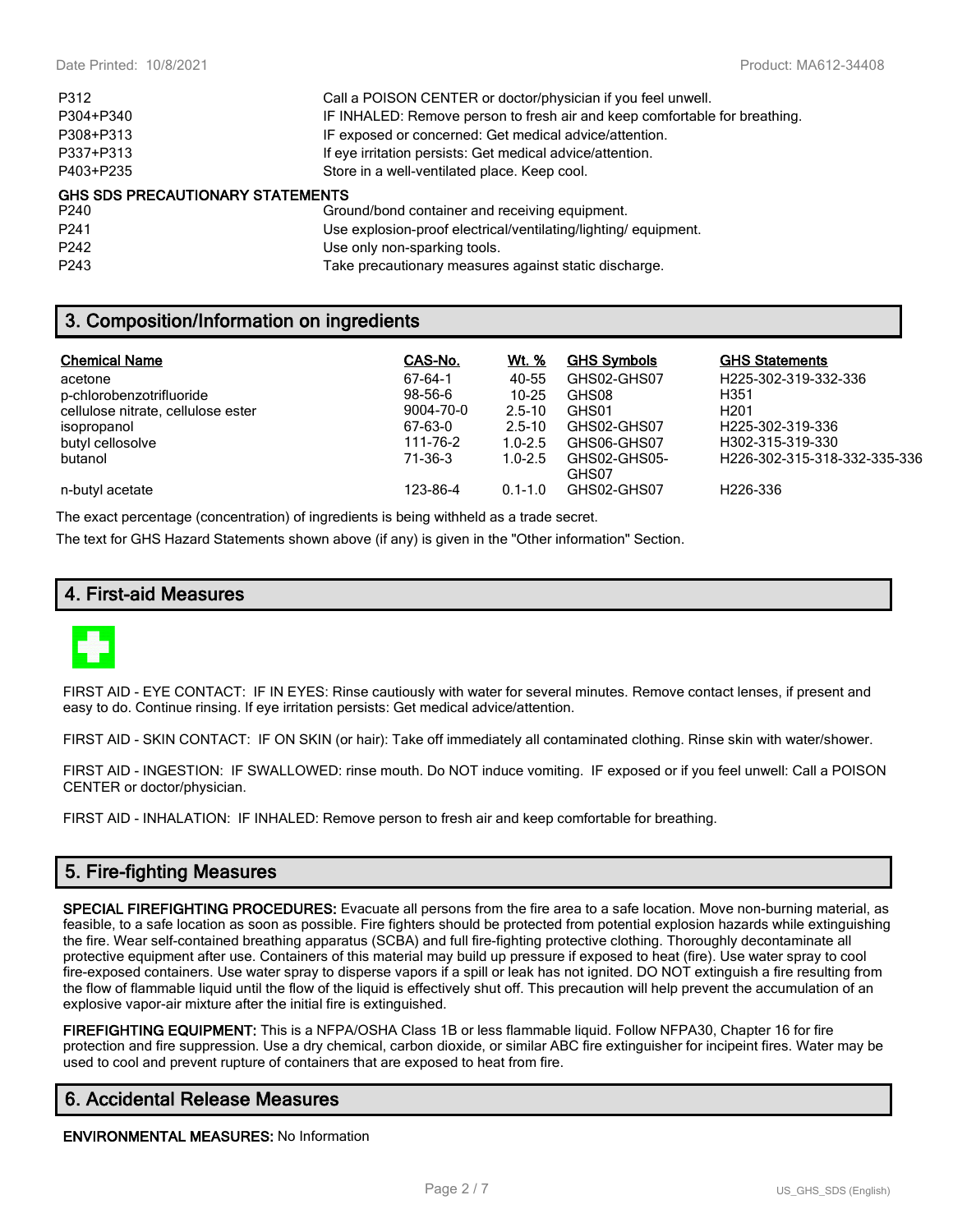**STEPS TO BE TAKEN IN CASE MATERIAL IS RELEASED OR SPILLED:** *Follow personal protective equipment recommendations found in Section VIII. Personal protective equipment needs must be evaluated based on information provided on this sheet and the*  special circumstances created by the spill including; the material spilled, the quantity of the spill, the area in which the spill occurred, *and the training and the expertise of employees in the area responding to the spill. Never exceed any occupational exposure limits. Shut off ignition sources; including electrical equipment and flames. Do not allow smoking in the area. Do not allow the spilled product to enter public drainage system or open waterways.*

### **7. Handling and Storage**



**HANDLING:** *Avoid inhalation and contact with eyes, skin, and clothing. Wash hands thoroughly after handling and before eating or drinking. In keeping with safe handling practices, avoid ignition sources (smoking, flames, pilot lights, electrical sparks); ground and bond containers when transferring the material to prevent static electricity sparks that could ignite vapor and use spark proof tools and explosion proof equipment. Empty containers may retain product residue or vapor. Do not pressurize, cut, weld, braze, solder, drill, grind, or expose container to heat, flame, sparks, static electricity, or other sources of ignition. Any of these actions can potentially cause an explosion that may lead to injury.*

**STORAGE:** *Keep containers closed when not in use. Store in cool well ventilated space away from incompatible materials.*

# **8. Exposure Controls/Personal Protection**

| Ingredients with Occupational Exposure Limits |                      |                       |                     |                         |  |
|-----------------------------------------------|----------------------|-----------------------|---------------------|-------------------------|--|
| <b>Chemical Name</b>                          | <b>ACGIH TLV-TWA</b> | <b>ACGIH-TLV STEL</b> | <b>OSHA PEL-TWA</b> | <b>OSHA PEL-CEILING</b> |  |
| acetone                                       | $250$ ppm            | 500 ppm               | $1000$ ppm          | N.D.                    |  |
| p-chlorobenzotrifluoride                      | N.D.                 | N.D.                  | N.D.                | N.D.                    |  |
| cellulose nitrate, cellulose ester            | N.D.                 | N.D.                  | N.D.                | N.D.                    |  |
| isopropanol                                   | $200$ ppm            | $400$ ppm             | $400$ ppm           | N.D.                    |  |
| butyl cellosolve                              | 20 ppm               | N.D.                  | 50 ppm              | N.D.                    |  |
| butanol                                       | 20 ppm               | N.D.                  | $100$ ppm           | N.D.                    |  |
| n-butyl acetate                               | 50 ppm               | $150$ ppm             | $150$ ppm           | N.D.                    |  |

**Further Advice: MEL = Maximum Exposure Limit OES = Occupational Exposure Standard SUP = Supplier's Recommendation Sk = Skin Sensitizer N.E. = Not Established N.D. = Not Determined**

### **Personal Protection**



**RESPIRATORY PROTECTION:** *Use adequate engineering controls and ventilation to keep levels below recommended or statutory exposure limits. If exposure levels exceed limits use appropriate approved respiratory protection equipment.*

**SKIN PROTECTION:** *Wear chemical resistant footwear and clothing such as gloves, an apron or a whole body suit as appropriate.*



**EYE PROTECTION:** *Wear chemical-resistant glasses and/or goggles and a face shield when eye and face contact is possible due to splashing or spraying of material.*



**OTHER PROTECTIVE EQUIPMENT:** *No Information*



**HYGIENIC PRACTICES:** *It is good practice to avoid contact with the product and/or its vapors, mists or dust by using appropriate protective measures. Wash thoroughly after handling and before eating or drinking.*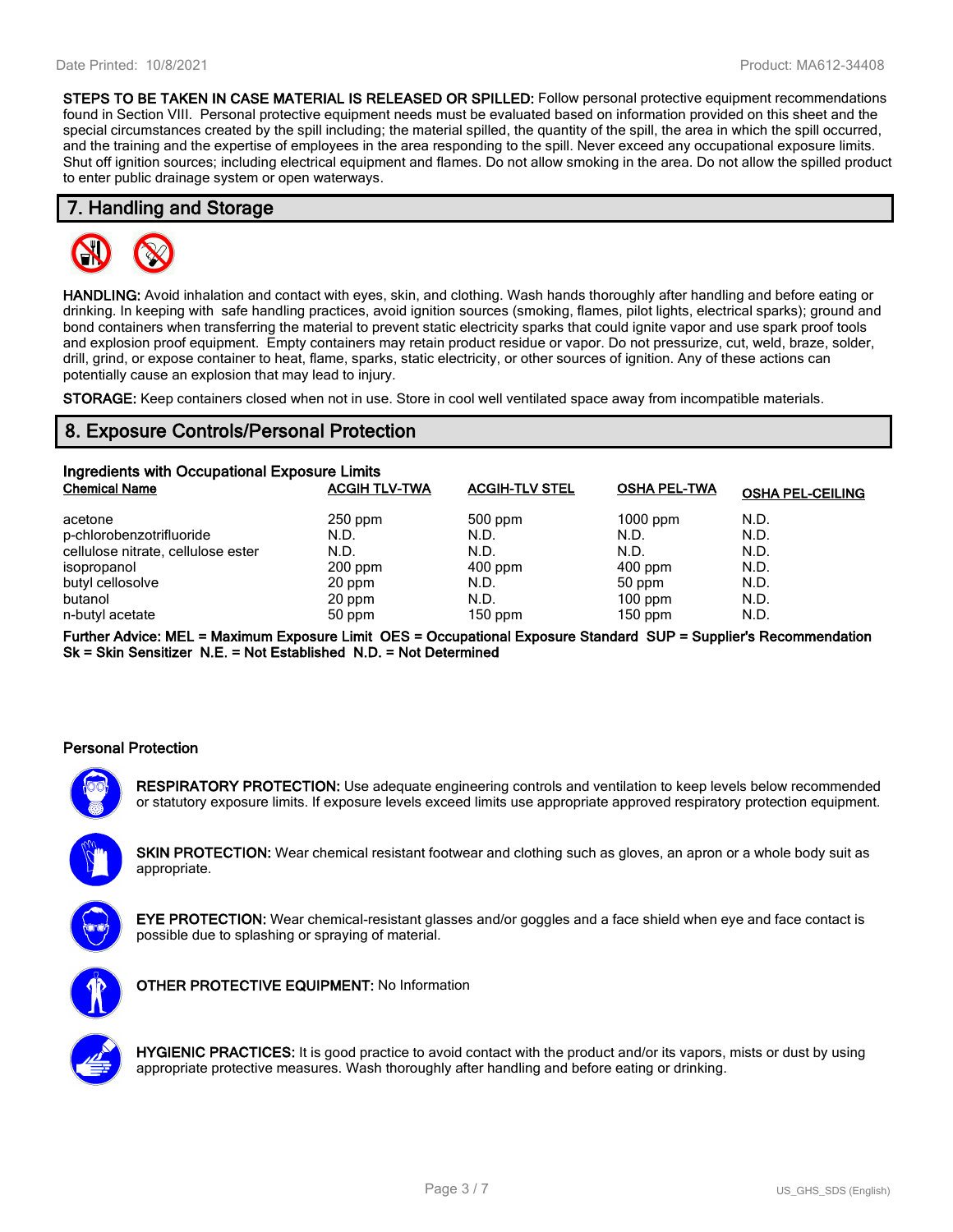**N.I. = No Information**

# **9. Physical and Chemical Properties**

| Appearance:                    | Cloudy Liquid              | <b>Physical State:</b>                      | <b>LIQUID</b>  |
|--------------------------------|----------------------------|---------------------------------------------|----------------|
| Odor:                          | <b>Strong Solvent</b>      | <b>Odor Threshold:</b>                      | Not determined |
| Density, g/cm3:                | 0.936                      | pH:                                         | Not determined |
| Freeze Point, °F:              | Not determined             | Viscosity:                                  | Not determined |
| <b>Solubility in Water:</b>    | Not determined             | Partition Coefficient, n-octanol/<br>water: | Not determined |
| Decomposition temperature, °F: | Not determined             | <b>Explosive Limits, %:</b>                 | Not determined |
| Boiling Range, °F:             | $>100$ °F                  | Flash Point, °F:                            | $-4$ $\circ$ F |
| Combustibility:                | <b>Supports Combustion</b> | Auto-Ignition Temperature, °F:              | Not determined |
| <b>Evaporation Rate:</b>       | Faster than Diethyl Ether  | Vapor Pressure, mmHg:                       | Not determined |
| <b>Vapor Density:</b>          | Not determined             |                                             |                |

# **10. Stability and reactivity**

**STABILITY:** *Stable under normal conditions.*

**CONDITIONS TO AVOID:** *Heat, flames and sparks.*

**INCOMPATIBILITY:** *Acids, Bases, Oxidizing agents*

**HAZARDOUS DECOMPOSITION PRODUCTS:** *Not determined.*

# **11. Toxicological information**

**Practical Experiences**

**EMERGENCY OVERVIEW:** *No Information*

**EFFECT OF OVEREXPOSURE - EYE CONTACT:** *No Information*

**EFFECT OF OVEREXPOSURE - INGESTION:** *No Information*

**EFFECT OF OVEREXPOSURE - INHALATION:** *No Information*

**EFFECT OF OVEREXPOSURE - SKIN CONTACT:** *No Information*

**CARCINOGENICITY:** *May cause cancer.*

### **PRIMARY ROUTE(S) OF ENTRY:**

**Eye Contact, Skin Contact, Inhalation**

# **Acute Toxicity Values**

**The acute effects of this product have not been tested. Data on individual components are tabulated below**

| CAS-No. | <b>Chemical Name</b> |  |
|---------|----------------------|--|
| 67-64-1 | acetone              |  |

**CASA-No. 2018 CONO. In the CASE CASE CONOCO CONOCO CONOCO CONOCO CONOCO CONOCO CONOCO CONOCO CONOCO CONOCO CONOCO CONOCO CONOCO CONOCO CONOCO CONOCO CONOCO CONOCO CONOCO CONOCO CONOCO CONOCO CONOCO CONOCO CONOCO CONOCO** *67-64-1 acetone 1800 mg/kg Rat 20000 mg/kg Rabbit 50.1 mg/L Rat*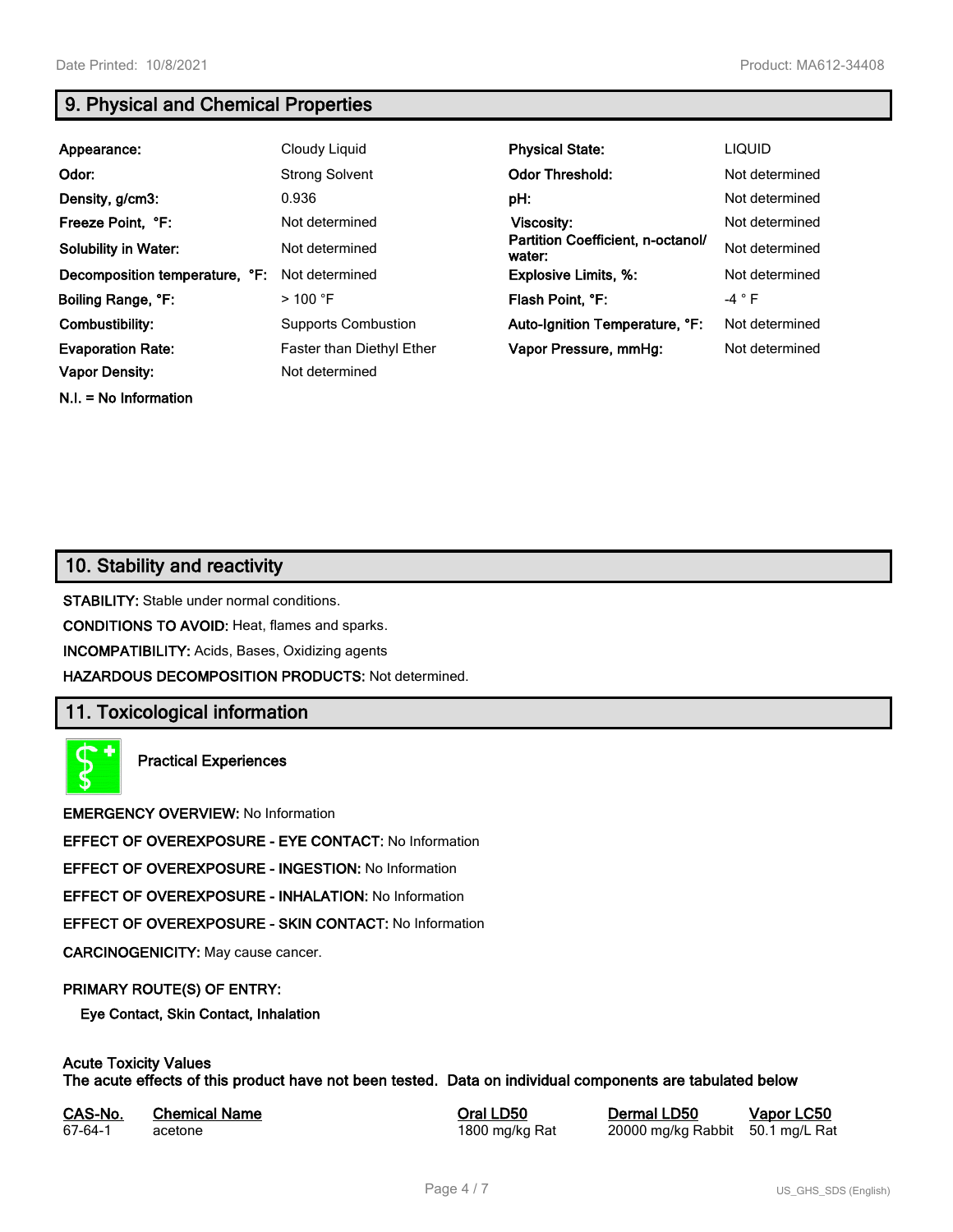| $98 - 56 - 6$ | p-chlorobenzotrifluoride           | 13000 mg/kg Rat | >2683 mg/kg Rabbit                | 33 mg/L Rat   |
|---------------|------------------------------------|-----------------|-----------------------------------|---------------|
| 9004-70-0     | cellulose nitrate, cellulose ester | >5000 mg/kg Rat | >5000 mg/kg                       | $>20$ mg/l    |
| 67-63-0       | isopropanol                        | 1870 mg/kg Rat  | 4059 mg/kg Rabbit                 | 72.6 mg/L Rat |
| 111-76-2      | butyl cellosolve                   | 470 mg/kg Rat   | >2000 mg/kg Rabbit                | $>4.9$ ma/l   |
| $71-36-3$     | butanol                            | 700 mg/kg Rat   | 3402 mg/kg Rabbit                 | 8000 mg/l Rat |
| 123-86-4      | n-butyl acetate                    | 14130 mg/kg Rat | >17600 mg/kg Rabbit 23.4 mg/l Rat |               |
|               |                                    |                 |                                   |               |

#### **N.I. = No Information**

### **12. Ecological information**

**ECOLOGICAL INFORMATION:** *Ecological evaluation of this material has not been performed; however, do not allow the product to be released to the environment without governmental approval/permits.*

### **13. Disposal Information**



# **Product**

**DISPOSAL METHOD:** *Waste from this material may be a listed and/or characteristic hazardous waste. Dispose of material, contaminated absorbent, container and unused contents in accordance with local, state, and federal regulations.*

**STEPS TO BE TAKEN IN CASE MATERIAL IS RELEASED OR SPILLED:** *Follow personal protective equipment recommendations found in Section VIII. Personal protective equipment needs must be evaluated based on information provided on this sheet and the special circumstances created by the spill including; the material spilled, the quantity of the spill, the area in which the spill occurred, and the training and the expertise of employees in the area responding to the spill. Never exceed any occupational exposure limits. Shut off ignition sources; including electrical equipment and flames. Do not allow smoking in the area. Do not allow the spilled product to enter public drainage system or open waterways.*

# **14. Transport Information**

**SPECIAL TRANSPORT PRECAUTIONS:** *No Information*

| DOT:  | UN1263, PAINT, 3, II |
|-------|----------------------|
| IATA: | UN1263, PAINT, 3, II |
| IMDG: | UN1263, PAINT, 3, II |

# **15. Regulatory Information**

### **U.S. Federal Regulations:**

### **CERCLA - SARA Hazard Category**

*This product has been reviewed according to the EPA 'Hazard Categories' promulgated under Sections 311 and 312 of the Superfund Amendment and Reauthorization Act of 1986 (SARA Title III) and is considered, under applicable definitions, to meet the following categories:*

*Fire Hazard, Acute Health Hazard, Chronic Health Hazard*

### **SARA SECTION 313**

*This product contains the following substances subject to the reporting requirements of Section 313 of Title III of the Superfund Amendment and Reauthorization Act of 1986 and 40 CFR part 372:*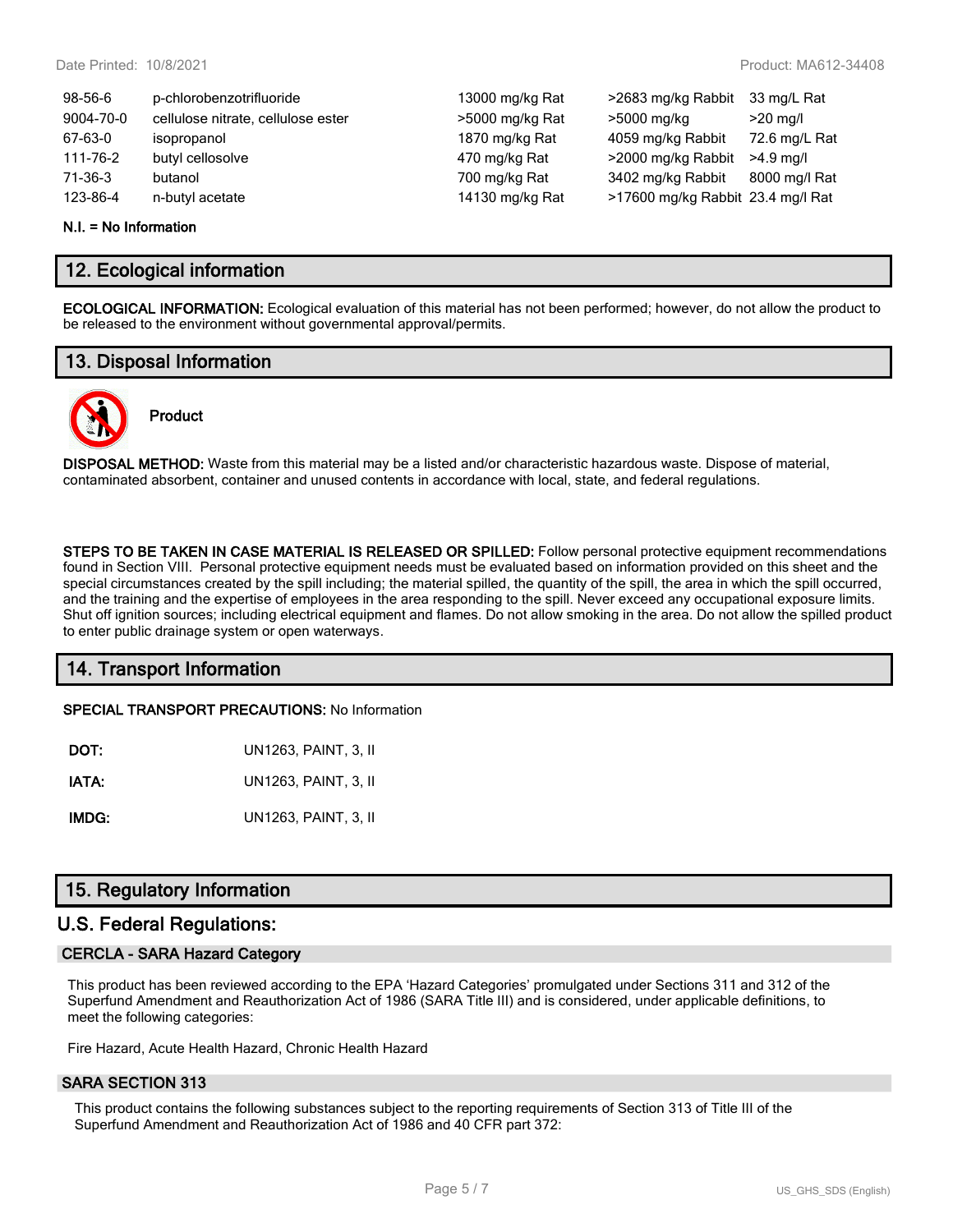| <b>Chemical Name</b> | CAS-No. | Wt. % |
|----------------------|---------|-------|
| butanol              | 71-36-3 | .00   |

### **TOXIC SUBSTANCES CONTROL ACT**

*This product contains the following chemical substances subject to the reporting requirements of TSCA 12(B) if exported from the United States:*

| <b>Chemical Name</b>         | CAS-No.   |
|------------------------------|-----------|
| p-chlorobenzotrifluoride     | $98-56-6$ |
| octamethylcyclotetrasiloxane | 556-67-2  |

# **U.S. State Regulations:**

### **CALIFORNIA PROPOSITION 65**

WARNING: Cancer and Reproductive Harm - www.P65Warnings.ca.gov.

Oxsol 100, Cancer, 12.7472% Methanol, Reproductive Harm, 0.0411%

# **16. Other Information**

| <b>Revision Date:</b>       | 10/8/2021                                                                                                                                                                                                                               | <b>Supersedes Date:</b>                                    | 7/28/2021 |
|-----------------------------|-----------------------------------------------------------------------------------------------------------------------------------------------------------------------------------------------------------------------------------------|------------------------------------------------------------|-----------|
| <b>Reason for revision:</b> | <b>Revision Description Changed</b><br><b>Product Composition Changed</b><br>01 - Product Information<br>02 - Hazards Identification<br>09 - Physical & Chemical Information<br>16 - Other Information<br>Revision Statement(s) Changed | Substance and/or Product Properties Changed in Section(s): |           |
| Datasheet produced by:      | <b>Regulatory Department</b>                                                                                                                                                                                                            |                                                            |           |
| $LIMC$ Dallager             |                                                                                                                                                                                                                                         |                                                            |           |

**HMIS Ratings:**

**Health:** *2* **Flammability:** *3* **Reactivity:** *0* **Personal Protection:** *X*

**Volatile Organic Compounds, gr/ltr:** *273*

### **Text for GHS Hazard Statements shown in Section 3 describing each ingredient:**

| H <sub>201</sub> | <undefined></undefined>             |
|------------------|-------------------------------------|
| H <sub>225</sub> | Highly flammable liquid and vapour. |
| H <sub>226</sub> | Flammable liquid and vapour.        |
| H302             | Harmful if swallowed.               |
| H315             | Causes skin irritation.             |
| H318             | Causes serious eye damage.          |
| H319             | Causes serious eye irritation.      |
| H330             | Fatal if inhaled.                   |
| H332             | Harmful if inhaled.                 |
| H335             | May cause respiratory irritation.   |
| H336             | May cause drowsiness or dizziness.  |
| H351             | Suspected of causing cancer.        |

### **Icons for GHS Pictograms shown in Section 3 describing each ingredient:**

**GHS01**